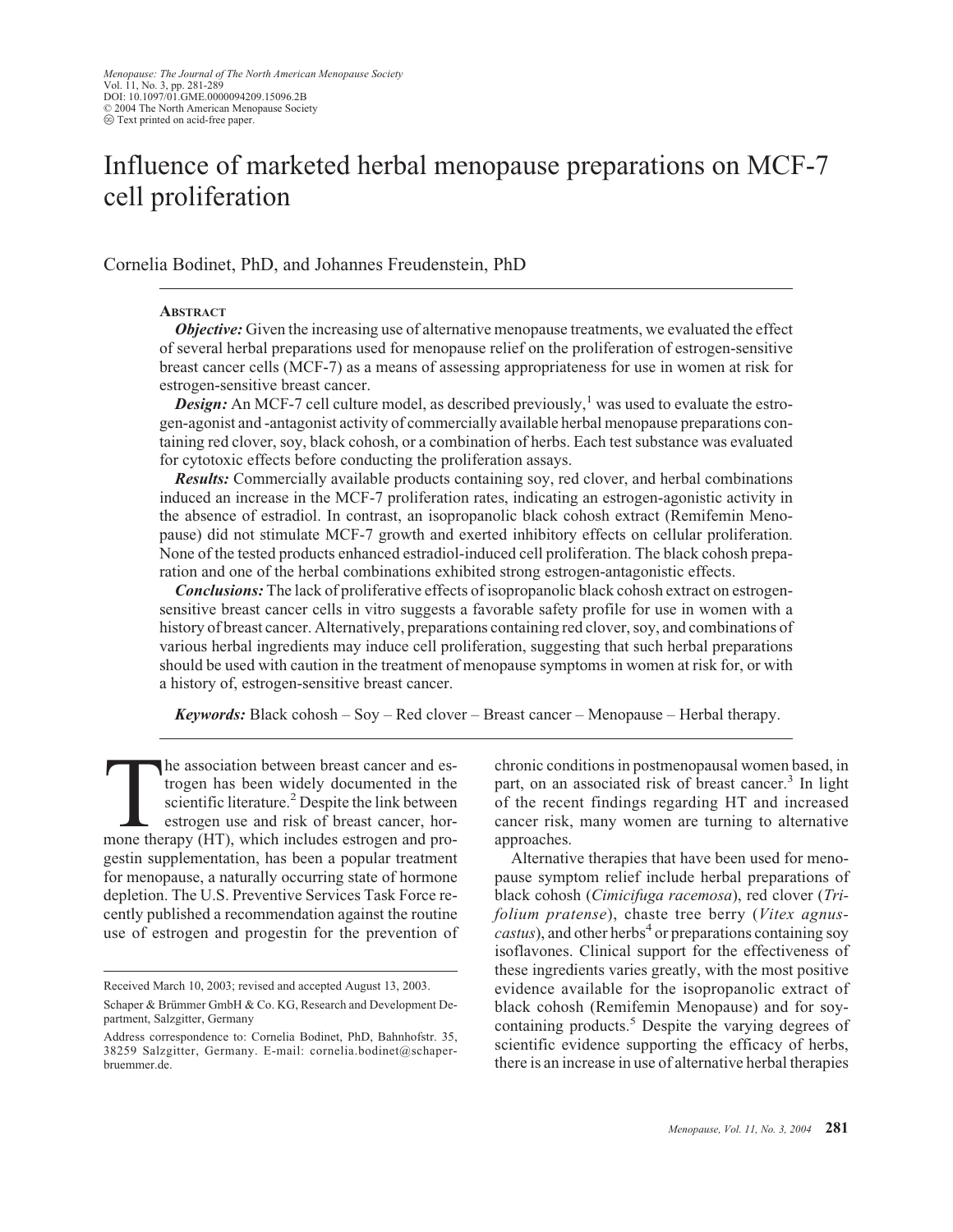#### *BODINET AND FREUDENSTEIN*

| Herb           | LOT#                                  | Active ingredients                                                                                                                                                                                                                                                                 | Daily dose |
|----------------|---------------------------------------|------------------------------------------------------------------------------------------------------------------------------------------------------------------------------------------------------------------------------------------------------------------------------------|------------|
| Soy            | HW/30C201                             | 320 mg soy extract (55 mg isoflavones and $>15\%$ saponins)                                                                                                                                                                                                                        | 1 tablet   |
| Red clover     | HW/30C203<br>PM/9KV0442<br>PM/9HV0578 | Red clover leaf extract (40 mg is of lavone phytoestrogens)                                                                                                                                                                                                                        | 1 tablet   |
| Black cohosh   | REM/906931                            | $0.018 - 0.026$ mL isopropanolic extract $(40 \text{ vol.} -\%)$<br>from black cohosh root corresponding to 20 mg<br>black cohosh root                                                                                                                                             | 2 tablets  |
| Combination I  | EV/5004H0<br>EV/6540K0                | 50 mg purified isoflavones (from pueraria<br>lobata root and non-GMO soybean standardized<br>extract; 100 mg kava kava root standardized<br>extract ( <i>Piper methysticum</i> ); 40 mg black<br>cohosh (Cimicifuga racemosa) root                                                 | 1 tablet   |
| Combination II | NP/00H704                             | Soy protein concentrate, standardized kudzu<br>extract (root), standardized red clover extract<br>(leaf, provides 80 mg isoflavone), 410 mg;<br>standardized chastetree extract (berry), 75 mg;<br>standardized black cohosh (Cimicifuga<br><i>racemosa</i> ) extract (root) 40 mg | 1 tablet   |

**TABLE 1.** *Commercial herbal preparations*

GMO, genetically modified organism.

for treatment of menopause symptoms, particularly in women with breast cancer.<sup>6</sup> Considering such widespread use, it is important to evaluate the potential of herbal preparations to exert estrogen-like effects and potentially increase the risk of estrogen-sensitive cancers.

A previous study conducted in our laboratory<sup>1</sup> evaluated the effects of an isopropanolic extract of black cohosh (Remifemin) on the proliferation of MCF-7 cells. Results suggest the commercially available black cohosh extract does not exert an estrogen-agonistic effect on estrogen receptor-positive breast cancer cells and, therefore, might be a safe alternative to HT in menopausal women with estrogen-sensitive disorders.

Based on these findings and the growing popularity of alternative therapies for treatment of menopausal symptoms, the current study was designed to test various commercially available herbal menopause preparations for their potential estrogen-agonistic and -antagonistic activity. Using the same experimental methods as our previous study, $\frac{1}{1}$  the experiments were performed using MCF-7 cells, an established in vitro estrogendependent mammary tumor model.7,8 In this model, the presence of estrogen or estrogen-like substances increases the proliferation rate of MCF-7 cells. Using rate of cell proliferation as a measure of estrogenic activity, we evaluated the activity of various commercially available herbal preparations containing soy, black cohosh, red clover, and two combinations of multiple herbs.

#### **METHODS**

# **Herbal preparations and extracts**

Commercially available products were purchased at local retail outlets. The various herbal preparations, active ingredients, and lot numbers that were tested in the MCF-7 assay are outlined in Table 1. From each herbal preparation, an amount corresponding to the recommended daily dose was extracted with 10 mL isopropyl alcohol (40% V/V) for 30 minutes in an ultrasonic bath. The extracts were then filtrated through a 0.2  $\mu$ m poresize membrane filter and stored at 4°C.

# **Cells**

Estrogen receptor-positive  $(ER^+)$  MCF-7 cells were purchased from American Type Culture Collection (ATCC HTB 22, Manassas, VA). They were maintained in Eagle's MEM with nonessential amino acids, 1 mM sodium pyruvate, 10 µg/mL insulin, 10% FCS, and antibiotics. HeLa cells (epithelial cervix carcinoma cells) used in the toxicity assay also were obtained from American Type Culture Collection.

## **Toxicity assay**

To determine the cytotoxicity of the individual test substances, a fluorescence assay was performed using 4-MeUH as a fluorogenic substrate for cellular esterases. This substrate is nonfluorescent until taken up and cleaved by esterases in living cells. The toxicity assay was performed using MCF-7 cells (in complete as well as estrogen-deprived medium) and HeLa cells, as described earlier.<sup>1</sup> MCF-7 cells were plated at an initial cell density of  $1.2 \times 10^5$  cells per well in Eagle's MEM without phenol red, supplemented with nonessential amino acids, 1 mM sodium pyruvate, 10 µg/mL insulin, and 5% FCS or charcoal-stripped FCS (CSF, Sigma C-1969). After incubation at 37 $\degree$ C and 5% CO<sub>2</sub> for 24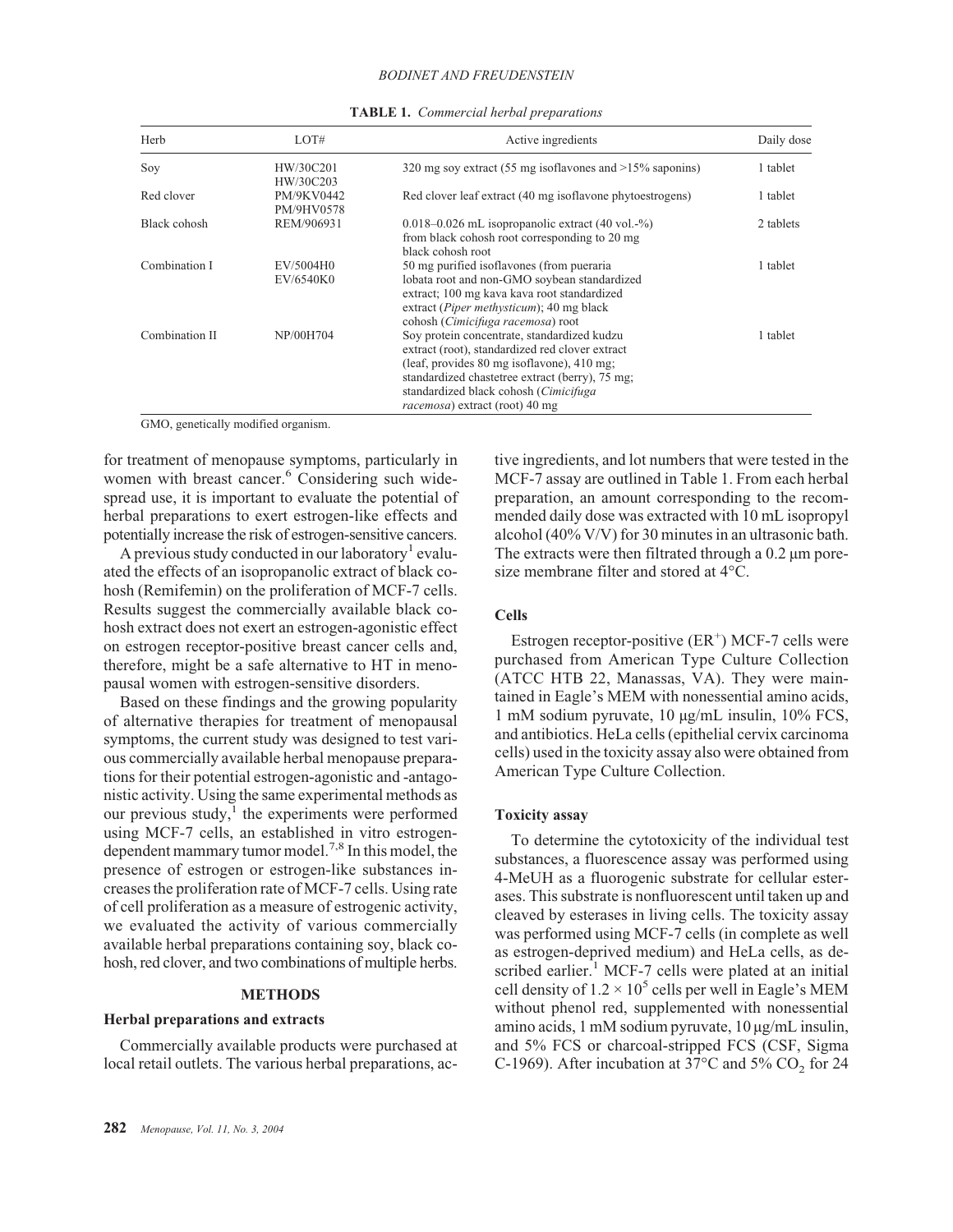|                           |                        | Noncytotoxic dilution range <sup><i>a</i></sup> |                      |
|---------------------------|------------------------|-------------------------------------------------|----------------------|
|                           |                        | MCF-7 cells                                     |                      |
| Test extract <sup>b</sup> | HeLa cells             | $+$ Estradiol                                   | $-$ Estradiol        |
| HW/Lots: 30C201; 30C203   | $1:100-1:51,200^{c}$   | $1:100-1:51,200^{c}$                            | $1:100-1:51,200^{c}$ |
| PM/Lot 9KV0442            | $1:200-1:51,200^d$     | $1:100-1:51,200^{c}$                            | $1:400-1:51,200^d$   |
| PM/Lot 9HV0578            | $1:400-1:51,200^d$     | $1:100-1:51,200^{c}$                            | $1:400-1:51,200^d$   |
| <b>NP/Lot 00H704</b>      | $1:100 - 1:51,200^{c}$ | $1:100-1:51,200^{c}$                            | $1:200-1:51,200^d$   |
| REM/Lot 906931            | $1:100 - 1:51,200^{c}$ | $1:100-1:51,200^{c}$                            | $1:100-1:51,200^{c}$ |
| EV/Lot 5004H0             | $1:100-1:51,200^{c}$   | $1:200-1:51,200^d$                              | $1:400-1:51,200^d$   |
| EV/Lot 6540K0             | $1:100 - 1:51,200^{c}$ | $1:100-1:51,200^{c}$                            | $1:200-1:51,200^d$   |

**TABLE 2.** *Cytotoxicity of tested extracts*

HeLa cells, epithelial cervix carcinoma cells; MCF-7 cells, estrogen-sensitive breast cancer cells. *<sup>a</sup>*

Dilutions given in the table represent the noncytotoxic dilution range.

*b* Tested dilution range, 1:100–1:51,200.

*c* Lower or higher dilutions have not been tested.

*d* Lower dilutions are cytotoxic.

hours, extracts were diluted in cell culture medium and added starting at a 1/100 dilution. The microtiter plates were incubated for an additional 48 hours and then centrifuged at 800 rpm for 10 minutes. The supernatants were removed and 200 µL 4-MeUH (0.1 mg/mL in PBS) were added per well. After 120 minutes, the fluorescence units per well were measured in a microtiter plate fluorometer (Fluoroskan II).

#### **Proliferation assay with MCF-7 cells**

To obtain estrogen-deprived conditions in the proliferation assay, the FCS in the cell culture medium was replaced by charcoal-stripped FCS (CSF, Sigma C-1696). A MCF-7 cell suspension  $(200 \mu L)$ , adjusted to  $5 \times 10^4$  cells/mL in test cell culture medium (Eagle's MEM without phenol red and supplemented with nonessential amino acids, 10 µg/mL insulin, 1 mM sodium pyruvate, and 5% CSF), was plated in 96-microtiter plates and incubated at  $37^{\circ}$ C and  $5\%$  CO<sub>2</sub> for 24 hours. After incubation, the supernatants were removed, and 150 µL fresh culture medium without insulin was added. The test extracts were diluted (6 dilution steps 1:10) in test cell culture medium without insulin and pipetted in six parallels at 50 µL/well. After 2 days of incubation (as described above), cells were pulsed with 25 µL/well [6-<sup>3</sup> H]Thymidine (spec. activity 2 Ci/mMol,  $0.25 \mu$ Ci/well) for 8 hours. Cells were harvested according to standard methods (Cell Harvester Inotech) onto glass fiber filters and counted in a liquid scintillation counter (Wallac). This method of cell quantification is an established method of measuring *de novo* DNA synthesis.<sup>9</sup> As control substances, the cell culture medium and corresponding solvent dilutions were tested simultaneously. An estrogen-agonistic control substance, 17 $\beta$ -estradiol, was dissolved in dimethyl sulfoxide and diluted in cell culture medium to  $10^{-7}$ M.

For evaluation of estrogen-antagonistic effects of each herbal preparation, the test design was altered by addition of constant amounts of estradiol  $(10^{-7}M)$  to each test extract dilution. Tamoxifen, a known estrogen-antagonist, was added to the cell culture at a concentration of 10−5M as a positive control for estrogenantagonistic effects.

To fully understand the effect of black cohosh on cell proliferation, isopropanol, the liquid used in the extraction process, was evaluated in the MCF-7 model. Isopropanol was prepared and filtered in the same way as the black cohosh extract and tested with and without estradiol.

#### **Statistical analysis**

The results were expressed as mean  $\pm$  SD. The pharmacological data from the proliferation assays were analyzed by the Student's *t* test, and significance was assumed at  $P \leq 0.05$ .

# **RESULTS**

# **Toxicity assay**

The results of the cytotoxicity assays on HeLa and MCF-7 cells are summarized in Table 2. The extracts were tested at a dilution series from 1:100-1:51,200. Solvent controls were performed in each assay. Isopropyl alcohol at the maximal concentration tested had no cytotoxic effect on either cell type.

The soy (HW/30C201; HW/30C203) and black cohosh (REM/906931) extracts showed no cytotoxic activity on MCF-7 and HeLa cells in the tested dilution range from 1:100-1:51,200. Red clover (PM/9KV0442;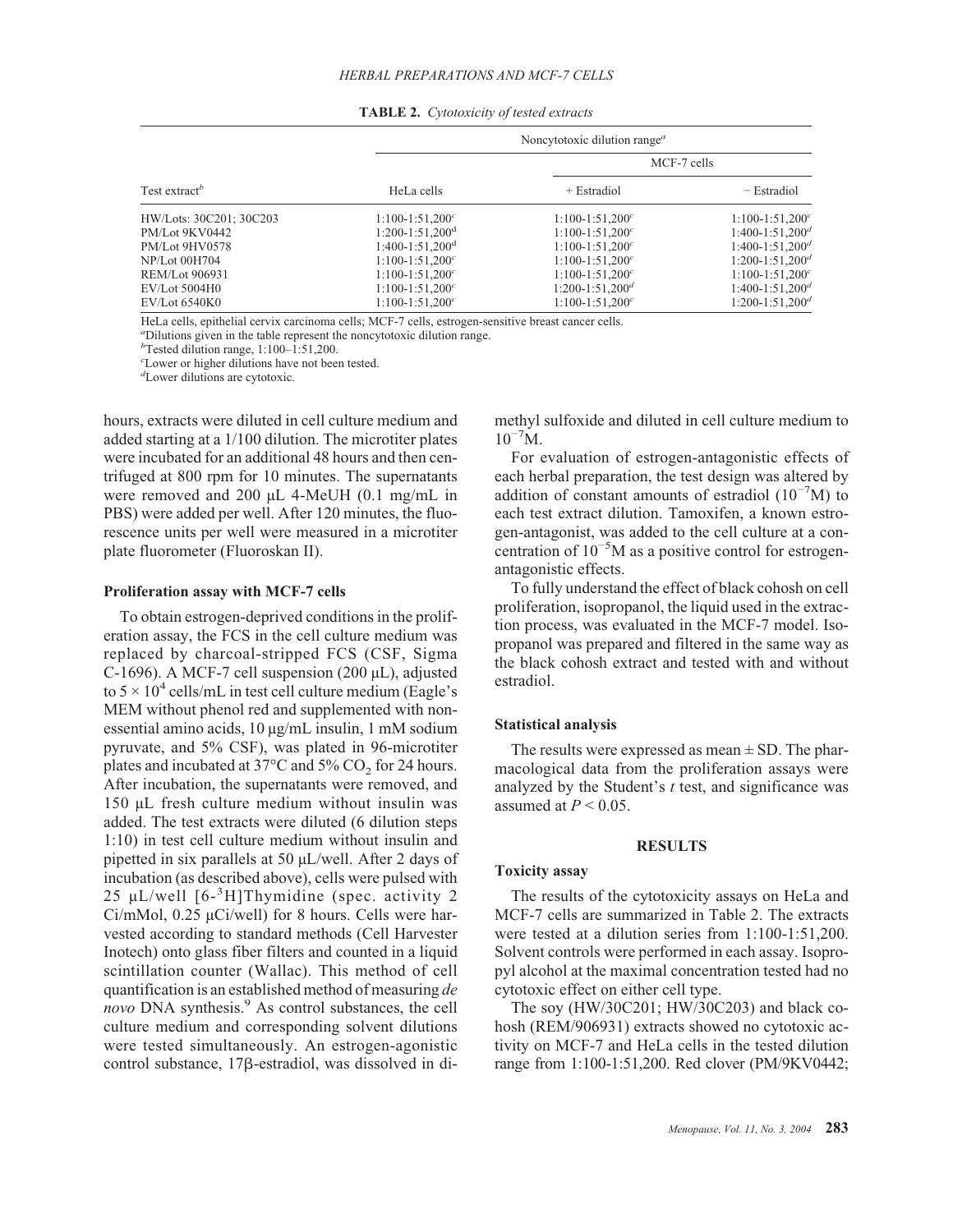#### *BODINET AND FREUDENSTEIN*



**FIG. 1.** Tested herbals inducing MCF-7 cell proliferation. **A**: Soy (HW/30C203); **B**: Red clover (PM/9KV0442); **C**: Herbal Combination I (EV/5004H0); **D**: Herbal Combination II (NP/00H704). \* *P* < 0.05, \*\* *P* < 0.01, \*\*\* *P* < 0.001 versus medium controls (Student's *t* test). n.s., not significant.

PM/9HV0578) was cytotoxic at the highest concentrations (dilutions 1:100 and 1:200), and Combination II (NP/00H704) exerted toxic effects at the 1:100 dilution in MCF-7 cells only. Similarly, Combination I extract (EV/5004H0; EV/6540K0) showed no toxic effects on HeLa cells, but exerted mild, although inconsistent, cytotoxic effects on MCF-7 cells. One lot of Combination I (EV/5004H0) showed a slightly stronger cytotoxic activity than the other lot of the same combination (EV/6540K0).

## **Proliferation assay**

The various herbal extracts were tested at a dilution series ranging from  $10^{-2}$  to  $10^{-7}$  in the MCF-7 proliferation assay.

Soy (HW/30C201; HW/30C203) induced significant stimulation of the MCF-7 cells. Both lots exhibited a strong proliferation increase overall dilutions from 10−3 to 10−6 , reaching incorporation rates of about 18,000 cpm (control rates: medium: 5,700 cpm; estradiol  $10^{-7}$ M: 23,000 cpm) (Fig. 1a). Dilution of  $10^{-2}$  did not influence proliferation in either lot, and the dilution of 10−7 exhibited decreased proliferation-enhancing activity. At the  $10^{-5}$  dilution, the two soy lots exerted different proliferative effects (data not shown), an exception that was interpreted as a test artifact because the incorporation rates induced by the other dilutions of both lots were in the same range.

Red clover (PM/9KV0442; PM/9HV0578) also exerted proliferation-enhancing activity. The two lots induced significant enhancement of MCF-7 proliferation at dilutions from  $10^{-4}$  to  $10^{-6}$  (Fig. 1b).

Herbal Combination I induced significant stimulation of the MCF-7 cell proliferation at dilutions of  $10^{-3}$  to  $10^{-6}$  (Fig. 1c). For both lots (EV/5004H0; EV/6540K0), there was a decrease in the proliferation rate at the  $10^{-2}$  dilution, a result that could be contributed to the cytotoxic activity observed for both lots in this dilution range.

The herbal Combination II (NP/00H704) also demonstrated proliferation-stimulating activity on MCF-7 cells in dilutions of  $10^{-5}$  and  $10^{-6}$ ; however, dilutions of  $10^{-3}$ ,  $10^{-4}$ , and  $10^{-7}$  had no significant influence on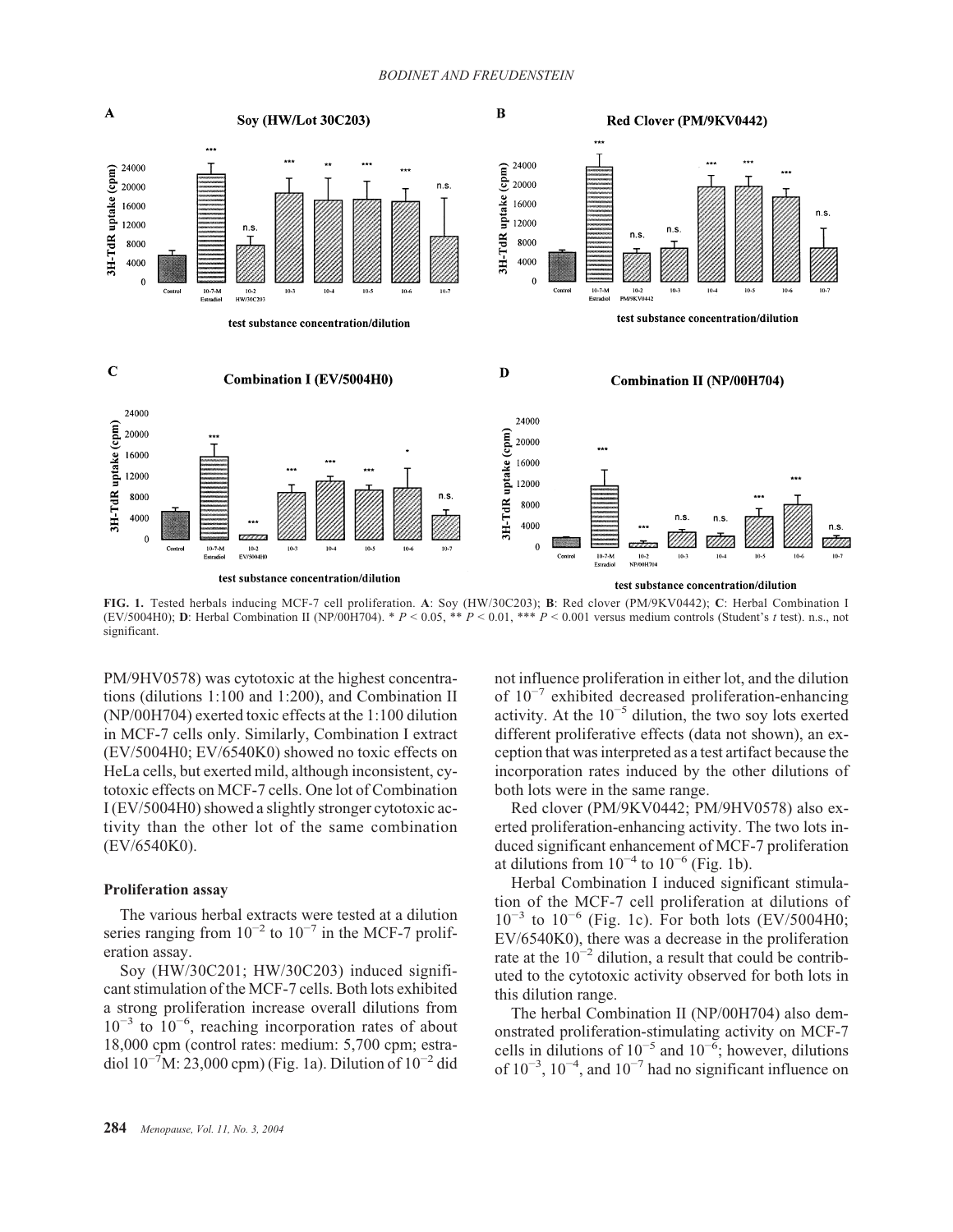#### **Black Cohosh (REM/906931)**



**FIG. 2.** Tested herbals inhibiting MCF-7 cell proliferation: black cohosh (Remifemin). IPA, isopropanol. \* *P* < 0.05, \*\* *P* < 0.01, \*\*\* *P* < 0.001 versus medium controls (Student's *t* test). n.s., not significant.

the proliferation rates (Fig. 1d). At a dilution of  $10^{-2}$ , Combination II (NP/00H704) induced a highly significant decrease in the incorporation rates, a result that may be due to a cytotoxic effect, as observed in the toxicity assays.

In contrast to soy, red clover, and the herbal combinations, the isopropanolic extract of black cohosh (REM/906931) did not increase cell proliferation (Fig. 2). This extract not only failed to increase the proliferation of MCF-7 cells but actually significantly inhibited proliferation at dilutions between  $10^{-2}$  and  $10^{-5}$ . A cytotoxic effect can be excluded because the preparation showed no toxic effects in the toxicity assay. Higher extract dilutions had no further significant influence on the proliferation rates. The isopropanol control did not influence the proliferation rate of the cells nor the proliferation-inducing effect of estradiol, suggesting the noted effects are due to the activity of black cohosh and not the extraction solvent.

Tests for estrogen-antagonistic effects demonstrate that none of the tested extracts acted synergistically with estradiol on MCF-7 proliferation and all extract preparations reduced the estrogen-induced proliferation at a dilution of  $10^{-2}$ . The strongest estrogenantagonistic activity was demonstrated in assays of Combination II (NP/00H704) and the isopropanolic black cohosh product (REM/906931). Combination II (NP/00H794) reduced the estrogen effect by 93% and 59% in dilutions of  $10^{-2}$  and  $10^{-3}$ , respectively. In dilutions of  $10^{-4}$  to  $10^{-7}$ , there was also a slight reduction in the estrogen-induced proliferation rates observed (Fig. 3). Comparable results were found for the black cohosh extract (REM/906931). Dilutions from  $10^{-2}$  to 10−6 reduced the estrogen-induced proliferation rates. The estradiol-induced increase (21,000 cpm) was reduced by 92% (to 1,700 cpm) at a dilution of  $10^{-2}$ , and by 60% (to 8,535 cpm) at a dilution of  $10^{-3}$  (Fig. 4).

Soy showed a strong estrogen-antagonistic activity only at the  $10^{-2}$  dilution. The estrogen effect was antagonized by about 65% (data not shown). Similar results were found for red clover, with the estrogeninduced incorporation rate reduced by  $77\%$  at the  $10^{-2}$ dilution (data not shown). Likewise, neither extract of Combination I (EV/5004H0; EV/6540K0) acted syner-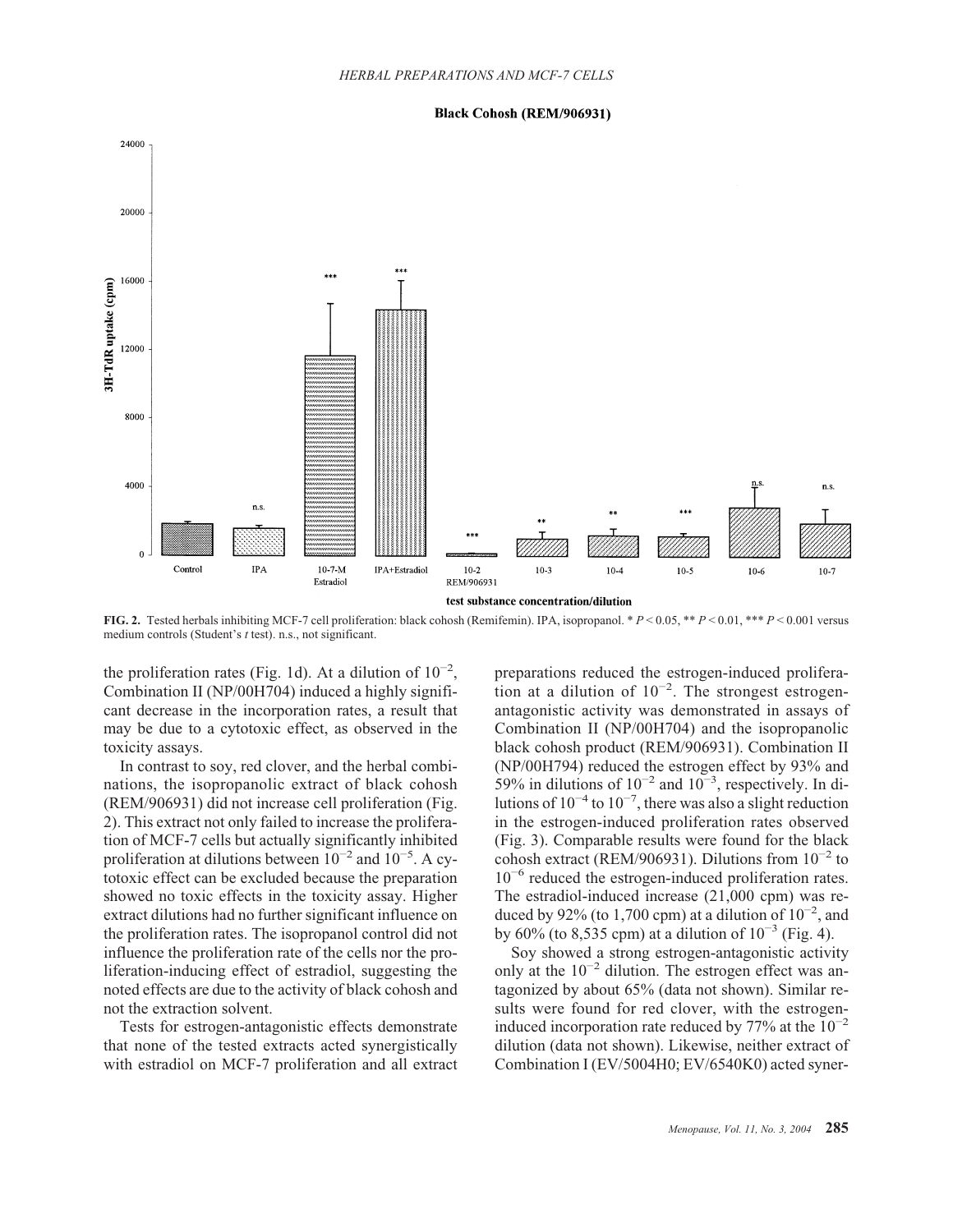#### *BODINET AND FREUDENSTEIN*

# **Combination II (NP/00H704)** Test for estrogen-antagonistic activity



#### test substance concentration/dilution

**FIG. 3.** Estrogen-antagonistic activity of Herbal Combination II (NP/00H704). \*\*\* *P* < 0.001 versus estradiol controls (Student's *t* test).

gistically with estradiol on MCF-7 proliferation, but both batches significantly  $(P < 0.05$  vs estradiol control) reduced the estrogen-induced proliferation at a dilution of  $10^{-2}$  (data not shown). It should be noted that red clover and the herbal Combination I showed some cytotoxic activity in this dilution range, so it is unclear whether the noted estrogen-antagonistic effects are the result of this toxic activity.

# **DISCUSSION**

The growing use of herbal therapies for treatment of menopause symptoms necessitates study of the safety of these natural preparations. In light of the increasing interest in alternative therapies, The North American Menopause Society published a consensus opinion suggesting that, whereas phytoestrogens for the treatment of menopause symptoms are generally safe, additional research on their safety in particular subgroups of women—particularly women who have had breast cancer—is warranted. $10,11$ 

Black cohosh, an effective alternative therapy for treatment of menopause symptoms, does not contain classic isoflavonoid phytoestrogens.12-14 Although it has been shown that constituents of black cohosh bind to the estrogen receptor, recent investigations suggest that its effects differ from a general estrogen-like pathway or a mechanism characteristic of classic isoflavonoid phytoestrogens.13,15-17 Despite early reports of isoflavone formononetine in black cohosh, recent analyses have failed to detect this constituent.<sup>15,17</sup> Studies suggest that black cohosh does not have estrogenic effects on uterus weight or vaginal cytological parameters in mice.<sup>16</sup> In addition, and contrary to estrogen effects, black cohosh did not stimulate the growth of dimethyl-benzanthracene-induced mammary tumors in a study in ovariectomized rats and did not influence uterus weight and estrogen-sensitive serological parameters including luteinizing hormone, follicle-stimulating hormone, and prolactin.<sup>13,19</sup> The most recent clinical studies also clearly demonstrate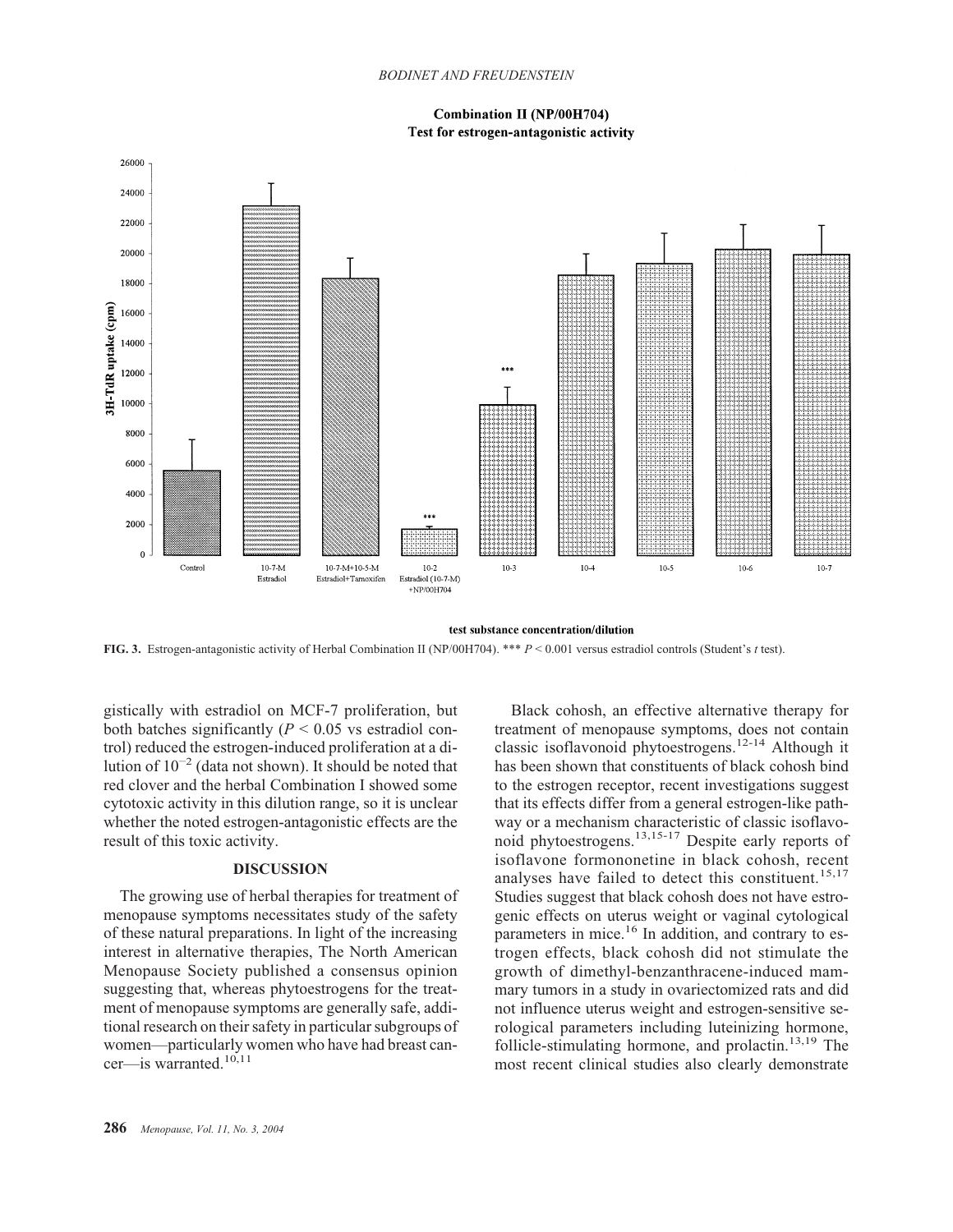**Black Cohosh (REM/90693) Test for Estrogen-Antagonistic Activity** 



#### test substance concentration/dilution

**FIG. 4.** Estrogen-antagonistic activity of black cohosh (Remifemin). \*\*\* *P* < 0.001 versus estradiol controls (Student's *t* test).

black cohosh's nonestrogenic influence on vaginal, cytological, and other estrogen-sensitive hormonal and serological parameters.<sup>13,14</sup> Taken together, all in vitro, in vivo, and clinical findings lead to the hypothesis that black cohosh acts as a "phyto-SERM," or selective estrogen receptor modulator, producing either estrogenagonistic or -antagonistic effects, depending on the precise function and location of the target tissue.<sup>13</sup>

Previous work from our laboratory has demonstrated the lack of an estrogenic effect of black cohosh on estrogen-responsive (MCF-7) breast cancer cell proliferation.<sup>1</sup> The lack of a "systemic" estrogenic activity of black cohosh has been further demonstrated in a variety of other in vitro,<sup>18</sup> in vivo,<sup>16,19</sup> and clinical<sup>12,14,20-22</sup> study models.

Other herbal extracts commonly used for treating menopause symptoms may have a general estrogenlike activity. Methanolic extracts of red clover and chasteberry, for example, have significant competitive binding affinities to both  $\alpha$  and  $\beta$  estrogen receptors.<sup>23</sup> Similarly, soy and red clover have extremely high estrogen receptor-binding affinity compared with more

than 150 herbs used for a variety of health conditions.<sup>24</sup> Red clover also exhibits high progesterone receptorbinding activity,  $24$  thus mimicking the activity at the receptor level of estrogen/progesterone therapy. Being phytoestrogens, soy and red clover act through an estrogenic mechanism and may be associated with side effects similar to estrogen, $2^{\frac{3}{2}}$  including an increased risk of endometrial, ovarian, and breast cancers.

To further evaluate the effects of herbal preparations on estrogen-sensitive tissues and to build upon our previous finding of the lack of estrogenic effects of black cohosh on MCF-7 cell proliferation, $\frac{1}{x}$  we evaluated the in vitro estrogenic activity of red clover, soy, black cohosh, and herbal combinations from commercially available products. As described in our previous study, the human breast cancer model used in this study is an established system for detection of both estrogenagonistic and -antagonistic effects.<sup>1,7,8</sup>

In evaluating the estrogen-agonistic effects, each product was tested in various dilutions under estrogendeprived conditions. Under this system, an increase in cell proliferation indicates an estrogenic effect. In es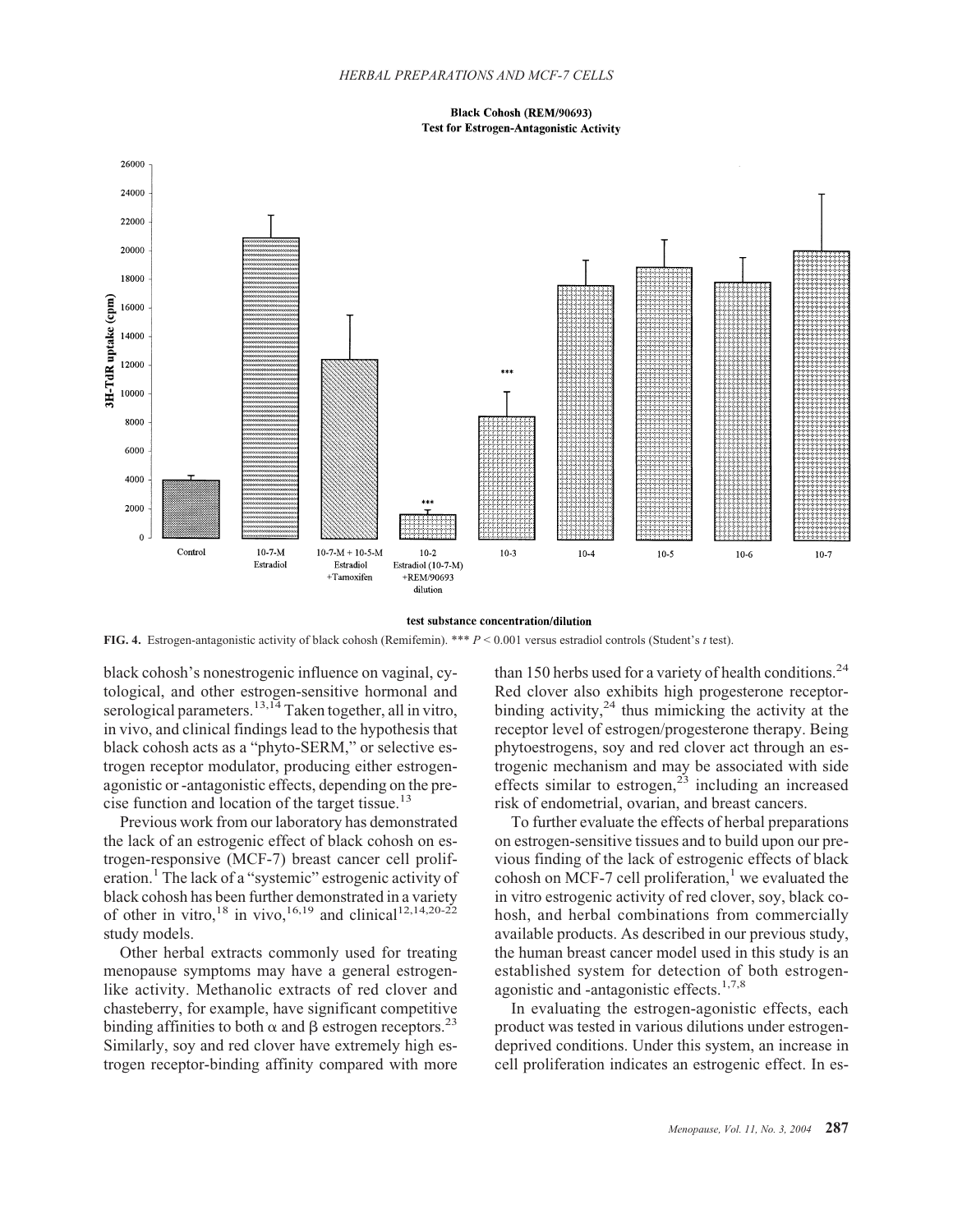trogen-deprived conditions, the preparations of soy, red clover, and the herbal combinations induced a strong increase in the MCF-7 proliferation rates, indicating estrogen-agonistic activity. The strongest effects were noted with soy, which increased the proliferation rates over a wide dilution range ( $10^{-3}$  to  $10^{-6}$ ), and red clover. In addition, the herbal combinations (I and II) showed estrogen-agonistic effects.

In contrast to the soy, red clover, and herbal combination preparations, the commercially available isopropanolic black cohosh preparation did not increase the proliferation of MCF-7 cells. In fact, the extract significantly inhibited cell proliferation.

To evaluate the estrogen-antagonistic effects of the herbal extracts used in this study, we studied the effects on an estrogen-induced increase in MCF-7 cell proliferation. In this test, dilutions of the test extract were applied to a constant estradiol exposure  $(10^{-7}M)$ . As a control, we co-incubated cells with estradiol and tamoxifen, a known estrogen-antagonist commonly used for treatment of breast cancer. This control, which reduced the estrogen-induced proliferation, served as a comparison for estrogen-antagonistic effects of the herbal extracts.

In the tests for estrogen-antagonistic effects, none of the tested products acted synergistically with estradiol on MCF-7 proliferation, and all reduced the estrogeninduced proliferation at a dilution of 10−2 . The extracts from the commercially available preparations of black cohosh (REM/906931) and Combination II (NP/00H704) showed the strongest estrogenantagonistic activity, reducing the estrogen-induced incorporation rates in dilutions from  $10^{-2}$  to  $10^{-3}$ .

Our evaluation of various commercially available herbal products commonly used for the treatment of menopause symptoms provides important data concerning the estrogen-like activity of these herbal extracts. Results from this study support in vitro $1.25$  and in vivo $19$  study findings suggesting that isopropanolic extracts of black cohosh do not exert estrogen-agonistic effects on estrogen-sensitive breast tissue. In contrast to the findings with black cohosh, our results demonstrate that products containing red clover, soy, and combinations of various herbal products containing isoflavonoid phytoestrogens may induce cell proliferation in estrogen-sensitive tissues.

The clinical significance of isoflavonoid phytoestrogens in the development of breast cancer, however, is unknown. In vitro and in vivo studies evaluating the estrogenic effects of genistein, an isoflavonoid phytoestrogen found in soy and red clover, on breast cancer cells have shown inconsistent results.26,27 Different test conditions, particularly the absence or presence of estradiol in the test model, may be one reason for the variability of published results.<sup>25</sup> The majority of in vitro data demonstrate that genistein in concentrations less than 10 µM stimulates the proliferation of estrogen receptor-positive breast cancer cells in steroid-depleted culture conditions, whereas concentrations greater than 10  $\mu$ M induce antiproliferative effects.<sup>27-29</sup> This biphasic effect of proliferative and antiproliferative activity may be attributed to differential effects of genistein at high and low concentrations. At low concentrations, which may be considered physiological levels, genistein exerts estrogen-like effects. However, at high concentrations, genistein exerts nonestrogen receptormediated effects, such as inhibiting the activity of mediators involved in the control of cell signal transduction processes.<sup>26,27</sup> Studies also suggest that in the presence of estradiol, genistein antagonizes the stimulatory effects of estradiol on breast cancer cell proliferation by competing with estradiol for estrogen receptor-binding. $30,31$  The findings suggest that the promotion or prevention of breast cancer by isoflavonoid phytoestrogens depends on their concentration and the absence or presence of estradiol. This could have relevance for clinical application in the postmenopausal stadium, when estradiol levels are low and the estrogen-agonistic activity of phytoestrogens might be given special emphasis.

#### **CONCLUSIONS**

Based on the potential estrogen-like activity of soy and red clover, caution is warranted when using these herbal preparations for the treatment of menopause symptoms in estrogen-sensitive women.<sup>32</sup> Black cohosh, however, does not contain classical phytoestrogens, and our data suggest that it exerts its antiproliferative effect irrespective of the estradiol status. These data support previously reported in vitro, in vivo, and clinical trial data that suggest that black cohosh extract preparations, such as the commercially available Remifemin formulation tested in this study, may be a safe alternative to estrogen-replacement therapies. It should be noted, however, that additional studies are necessary to completely understand the mechanism of action of black cohosh and its reported effects.

In light of evidence that black cohosh and products containing isoflavones (soy and red clover) are the most effective herbal alternatives for treatment of menopause symptoms, $5$  data from this study could be taken into consideration to assist in decision-making on herbal therapy use by women at risk for estrogensensitive breast cancer.